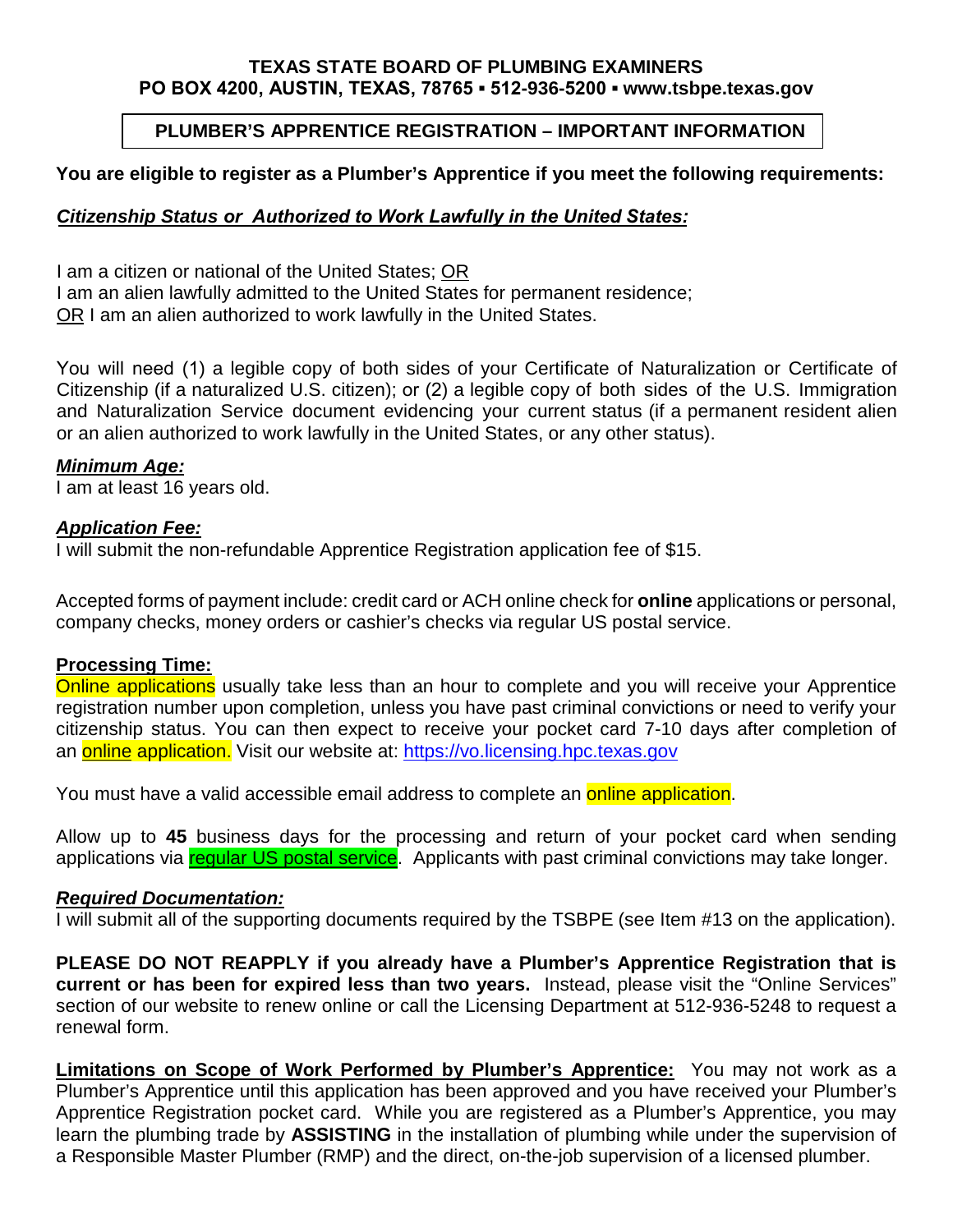## You may not perform or assist in plumbing work without a licensed plumber present on the jobsite.

**Renewal of Registration:** Your initial Plumber's Apprentice Registration will be assigned a random expiration date. The expiration date is printed on the pocket card you will receive after your registration application is processed. You must renew your registration each year on or before the expiration date. A renewal notice will be mailed to the address you have on file with the TSBPE approximately sixtyfive (65) days before your registration expires. **It is your responsibility to make sure your current address is on file with the Board.** In the future you should update your address using your online account. Forgetting to update your address is not an excuse for failing to renew your registration on time.

**Credit for Work Experience:** When you apply to take the examination for a Tradesman Plumber-Limited or Journeyman Plumber License, or to register as a Residential Utilities Installer or Drain Cleaner, you must submit proof that you have the required number of hours of on-the-job work experience in the plumbing trade. **You will only receive credit for hours worked while you held a current (not expired) Plumber's Apprentice Registration or current Tradesman Plumber-Limited License, if applicable.**

**Employer Certification Form:** Proof that you have the required number of hours of on-the-job work experience must be submitted on an Employer's Certification Form (ECF).

The form is available at: <http://tsbpe.texas.gov/portfolio/applications/>

The ECF must be signed and completed by the RMP for the company at the time you worked there or the licensee who supervised you on the job. It is your responsibility to request that the employer complete the ECF and to provide them with the form. The request must be in writing. Once you have made your request, the employer has thirty (30) days to complete the ECF and return it to you. **You are responsible for keeping track of all your ECFs until you have the required number of hours of work experience.** If you earned all of your hours working for the same employer, then you need to submit only one ECF. If you earned your hours working for more than one employer, you must submit a separate ECF from each employer. The TSBPE strongly recommends that you request an employer complete the Employer's Certification Form each time you end your employment with a particular employer. ECF forms are subject to verification by a random selection process. Please read the form carefully.

**Equal Opportunity Statement:** The Texas State Board of Plumbing Examiners does not discriminate on the basis of race, color, national origin, sex, religion, age or disability in employment or provision of services.